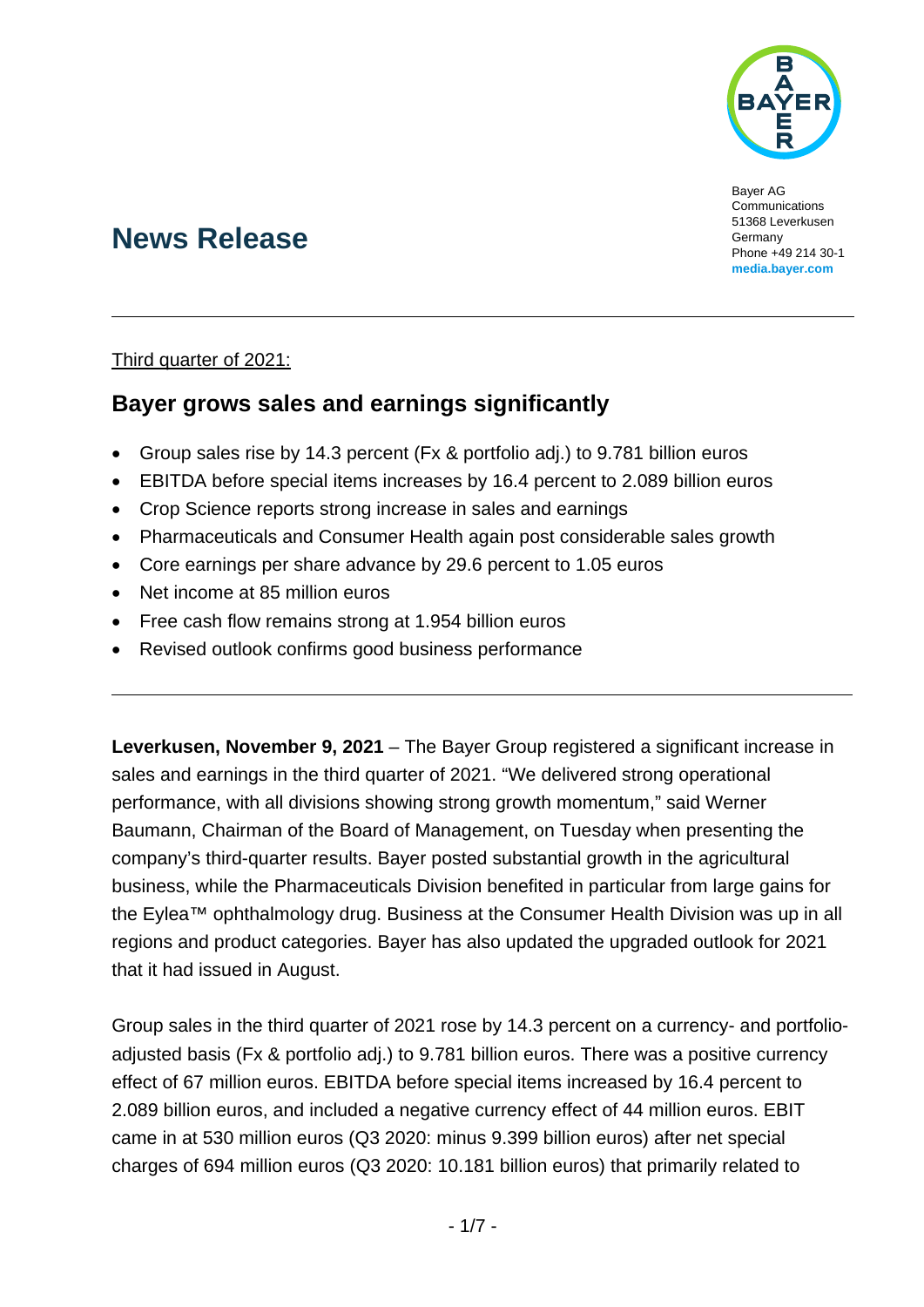restructuring measures at all three divisions. Net income amounted to 85 million euros (Q3 2020: minus 2.744 billion euros), while core earnings per share advanced by 29.6 percent to 1.05 euros, mainly due to the development of business within the Crop Science Division.

Free cash flow increased by 58.0 percent to 1.954 billion euros. Net financial debt as of September 30, 2021, decreased to 33.981 billion euros, down 1.1 percent from June 30, 2021.

## **Crop Science reports strong sales gains and significant earnings growth**

In the agricultural business (Crop Science), sales rose by 25.8 percent (Fx & portfolio adj.) to 3.850 billion euros thanks to a substantial increase in volumes and prices. Growth was particularly strong at Corn Seed & Traits (Fx & portfolio adj. 92.6 percent), driven by gains in North America due to lower product returns and the later receipt of license revenues. As expected, these license revenues were recorded in the third quarter this year as opposed to the second quarter as in 2020. Sales also advanced in Latin America due to the launch of the new VTPro4 trait for improved pest control as well as higher volumes and prices. Soybean Seed & Traits also registered strong growth (Fx & portfolio adj. 58.0 percent), driven by gains in North America – due to lower product returns and higher license revenues – and in Latin America as a result of higher prices and volumes. Herbicides also posted a substantial increase in sales (Fx & portfolio adj. 15.2 percent), with the business recording encouraging gains in North America and Europe/Middle East/Africa, mainly due to an increase in prices for glyphosate-based products and higher volumes.

EBITDA before special items at Crop Science rose to 471 million euros (Q3 2020: minus 34 million euros), resulting in a margin of 12.2 percent. The improvement in earnings was mainly attributable to higher prices and volumes, an increase in license revenues, and contributions from ongoing efficiency programs. By contrast, earnings were diminished in particular by an increase in the cost of goods sold.

## **Pharmaceuticals reports higher sales – new products provide boost**

Sales of prescription medicines (Pharmaceuticals) rose by 7.1 percent (Fx & portfolio adj.) to 4.539 billion euros. The division's ophthalmology business was able to grow market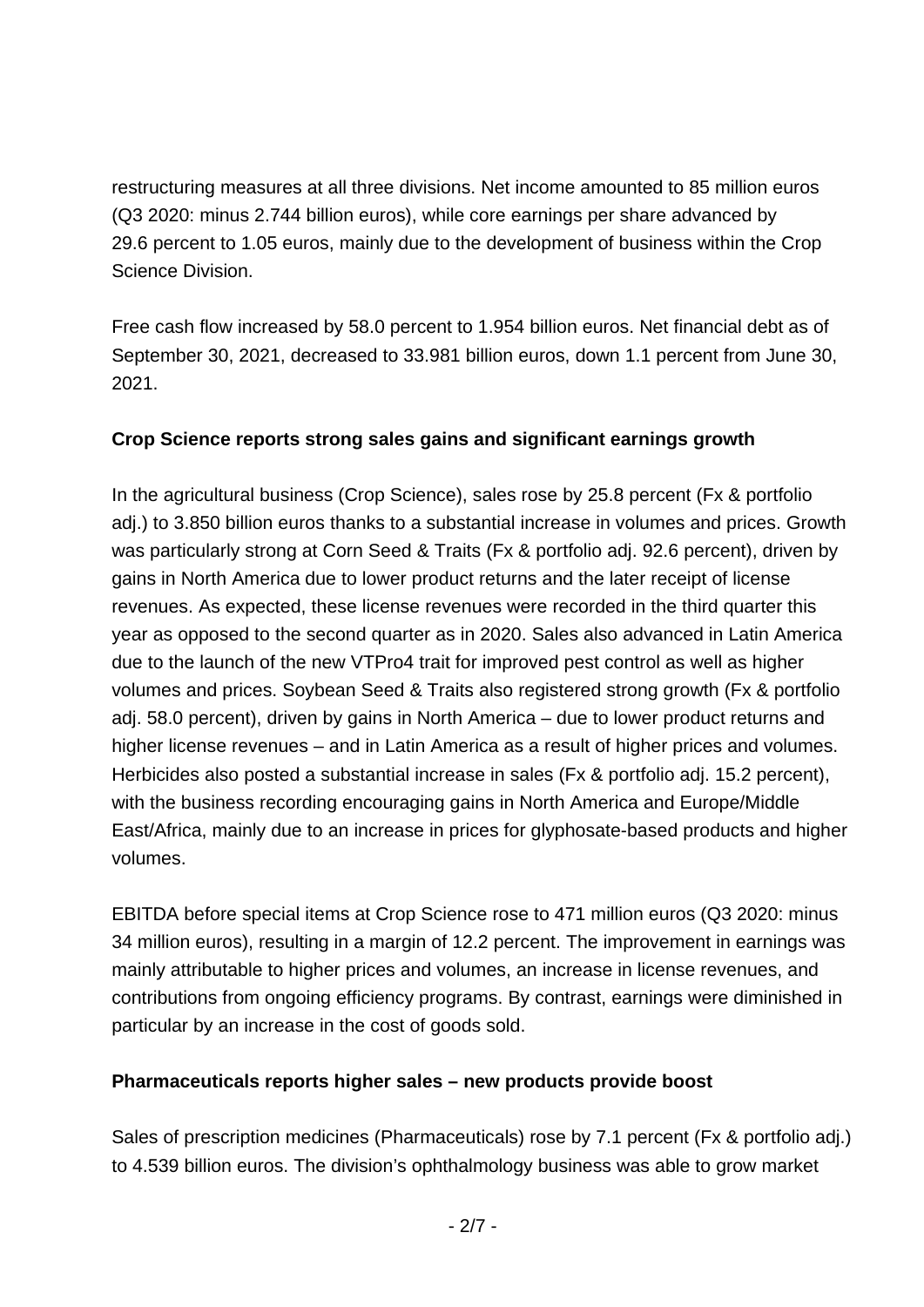share and continued to recover following the COVID-19 restrictions, especially in Europe. As a result, sales of Eylea™ advanced by 19.0 percent (Fx & portfolio adj.). Sales of the oral anticoagulant Xarelto™ increased by 4.3 percent (Fx & portfolio adj.), with substantial volume growth in Russia and Germany in particular offsetting a price-related decline in China. Sales of Adalat™, one of the company's products for the treatment of heart disease, rose by 24.2 percent (Fx & portfolio adj.) thanks to higher volumes in China. An increase in volumes in the United States resulted in sales gains for the pulmonary hypertension product Adempas<sup>™</sup> (Fx & portfolio adj. 21.0 percent). Sales of Nubeqa<sup>™</sup> rose significantly, driven by the cancer drug's successful launch in the United States, which is currently ongoing. In addition, Bayer initiated the market launch of Kerendia™, its product for the treatment of patients with chronic kidney disease and type 2 diabetes, in the United States. By contrast, sales of the cancer drug Nexavar™ declined against the prior-year period (Fx & portfolio adj. 27.8 percent), particularly in China, where business was negatively impacted by strong competition and modified tender procedures for various classes of active ingredients.

EBITDA before special items at Pharmaceuticals decreased by 9.8 percent to 1.366 billion euros, resulting in a margin of 30.1 percent. Earnings were diminished by an increase in marketing costs, which was largely attributable to the launch of Kerendia™ and Nubeqa™, and by a rise in research and development expenses, which was partly related to the division's cell and gene therapy unit.

## **Consumer Health continues to grow and increases earnings**

Sales of self-care products (Consumer Health) came in at 1.346 billion euros, up 10.9 percent (Fx & portfolio adj.) against a very strong prior-year quarter, with growth in all regions and categories. Business primarily benefited from continued high demand in Nutritionals, which saw sales rise 20.1 percent (Fx & portfolio adj.), and the launch of innovative products in all categories throughout the year. The Pain & Cardio category also registered particularly strong growth of 17.4 percent (Fx & portfolio adj.)

EBITDA before special items at Consumer Health increased by 2.3 percent to 308 million euros, resulting in a margin of 22.9 percent. The growth in earnings was driven by the division's strong business performance and continuous cost management efforts. This was partially offset by investments associated with the launch of innovative products and by inflation-related increases in costs.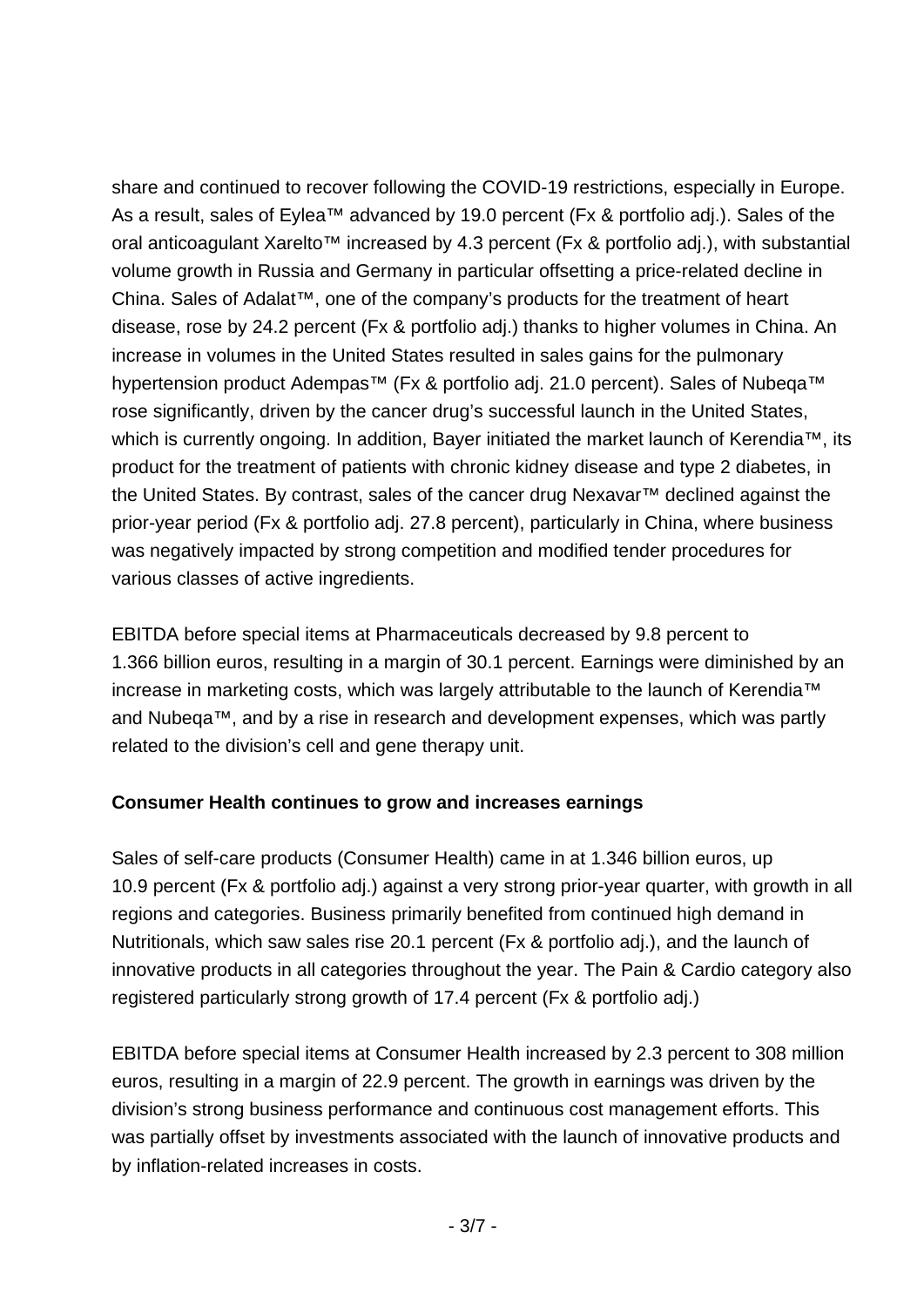#### **Updated outlook**

Following the very good business performance in the third quarter, Bayer has revised the upgraded outlook for 2021 that it issued in August. **On a currency-adjusted basis (i.e. based on the average monthly exchange rates from 2020)**, the company continues to expect sales to come in at approximately 44 billion euros. This now corresponds to currency- and portfolio-adjusted growth of approximately 7 percent (previously: approximately 6 percent). The forecast for the currency-adjusted EBITDA margin before special items remains unchanged at around 26 percent. Core earnings per share are now expected to come in at approximately 6.50 euros to 6.70 euros after adjusting for currency effects (previously: approximately 6.40 euros to 6.60 euros). Free cash flow is now anticipated to amount to between approximately minus 0.5 billion euros and minus 1.5 billion euros (previously: between approximately minus 2 billion euros and minus 3 billion euros) as a portion of the settlement payments for the glyphosate litigations are now expected to be made in 2022 instead of 2021. In addition, Bayer is now anticipating net financial debt of around 35.5 billion euros (previously: around 36 billion euros) at the end of the year after adjusting for currency effects.

**Based on the closing exchange rates on September 30, 2021**, the company continues to expect full-year sales to come in at approximately 43 billion euros. This now corresponds to currency- and portfolio-adjusted sales growth of approximately 7 percent (previously: approximately 6 percent). The EBITDA margin before special items is now expected to amount to approximately 25.5 percent (previously: approximately 25 percent). The company is now anticipating core earnings per share of approximately 6.10 euros to 6.30 euros (previously: approximately 6.00 euros to 6.20 euros). Free cash flow is now expected to come in at between approximately minus 0.5 billion euros and minus 1.5 billion euros (previously: between approximately minus 2 billion euros and minus 3 billion euros). The company's forecast for net financial debt remains unchanged at around 35 billion euros.

## **"New technologies vitally important for health and nutrition"**

"Our third-quarter performance shows that we are very much on the right track – both in terms of operational development and the market launch of new products," said Baumann, underlining Bayer's strength in delivering innovations. "We have aligned our corporate strategy and our innovation potential toward health and nutrition, which are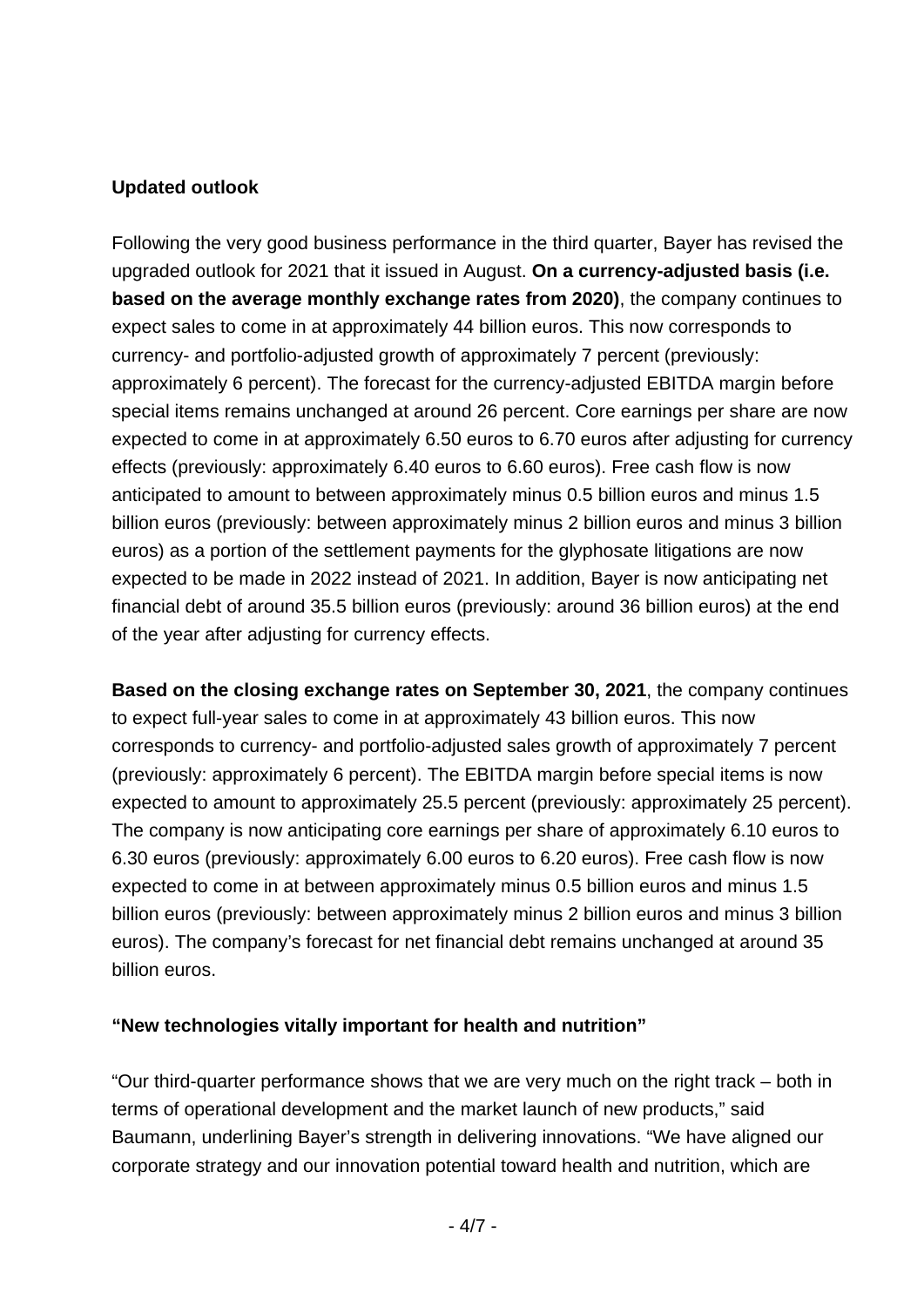areas of systemic importance. In doing so, we are looking to help solve a question of fundamental importance: How do we feed and satisfy the health needs of a growing population in the face of climate change?"

New technologies are vitally important in this respect, he explained. Together with its partners, the company is working on numerous projects involving technologies that can really make a difference for society. For example, Bayer is working on two novel therapeutic approaches for Parkinson's, a nervous system disorder for which there is currently no cure. Via its Leaps unit, the company has also invested in three biotech startups that are harnessing various technologies in their research on microbial engineering, potentially paving the way for more crops to fertilize themselves in the future. This would be great news for the climate, as it would enable farmers to bypass nitrogen fertilizers, which are used to grow around 40 percent of the world's food but also account for roughly 4 percent of all greenhouse gas emissions worldwide.

## **Sustainability: Three-fold increase in volume of renewable energy sourced via supply agreements**

Bayer is also working intensively on its ambitious sustainability targets, with the company committed to becoming carbon neutral in its own production operations by 2030. In addition to investing in more energy-efficient facilities and building technologies, it is also extensively harnessing renewable energy sources. As of the end of the third quarter, Bayer has this year concluded agreements covering around 400,000 megawatt-hours of green energy, representing a three-fold increase in volume.

Reinforcing its commitment to improve access to family planning, especially in low- and middle-income countries, the company recently initiated the construction of a new production site in Costa Rica and the expansion of an existing facility in Finland. Both sites are set to produce long-acting reversible contraceptives in the future. These investments are a milestone as the company works toward meeting its sustainability target of providing 100 million women with access to modern family planning by 2030.

#### *Notes:*

*The following tables contain the key data for the Bayer Group and its divisions for the third quarter and first nine months of 2021.*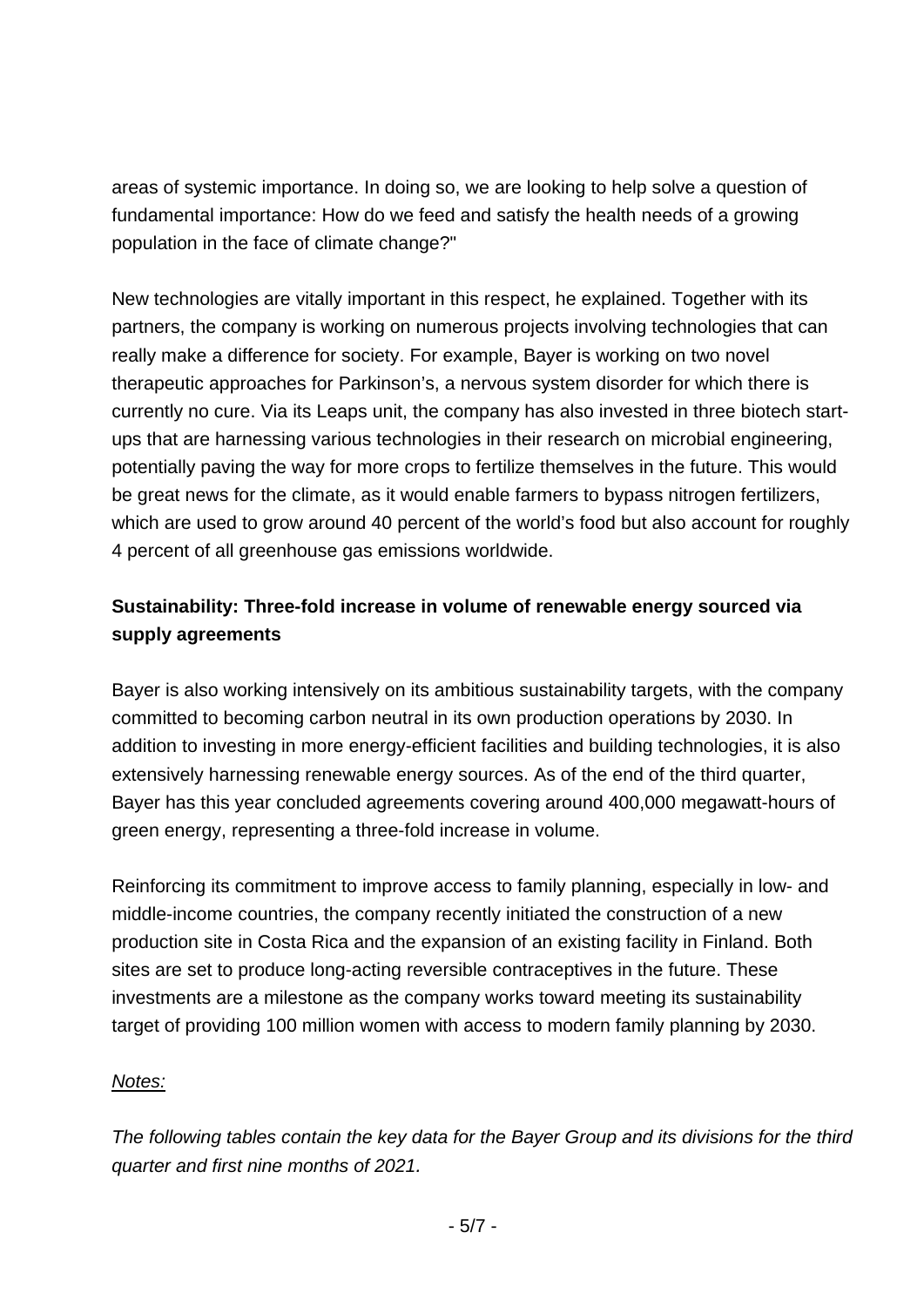*The full quarterly statement for the third quarter is available online at: [www.bayer.com/quarterly-statement](https://www.bayer.com/quarterly-statement)*

*The speech given by Werner Baumann and Wolfgang Nickl to the media along with the charts will be available online from around 10 a.m. CET at: [www.bayer.com/speeches](https://www.bayer.com/speeches)*

*Live broadcast of the news conference call from around 10 a.m. CET and recording available from around 2 p.m. CET at: [www.bayer.com/live-mc](https://www.bayer.com/live-mc)*

*Additional information for investors and access – from around 2 p.m. CET – to the live broadcast of the investor conference call at: [www.bayer.com/live-ic](https://www.bayer.com/live-ic)*

*Print-quality photos can be found online at: [www.bayer.com/photo-footage](https://www.bayer.com/photo-footage)*

Contact for media inquiries: **Christian Hartel, phone +49 214 30-47686** Email: [christian.hartel@bayer.com](mailto:christian.hartel@bayer.com)

#### **Tino Andresen, phone +49 214 30-66048**

Email: [tino.andresen@bayer.com](mailto:tino.andresen@bayer.com)

Contact for investor inquiries:

#### **Bayer Investor Relations Team, phone +49 214 30-72704**

Email: [ir@bayer.com](mailto:ir@bayer.com)

[www.bayer.com/en/investors/ir-team](https://www.bayer.com/en/investors/ir-team)

Find more information at [www.bayer.com.](http://www.bayer.com/)

tia (2021-0208E)

#### **Forward-Looking Statements**

This release may contain forward-looking statements based on current assumptions and forecasts made by Bayer management. Various known and unknown risks, uncertainties and other factors could lead to material differences between the actual future results, financial situation, development or performance of the company and the estimates given here. These factors include those discussed in Bayer's public reports which are available on the Bayer website at [www.bayer.com.](http://www.bayer.com/) The company assumes no liability whatsoever to update these forward-looking statements or to conform them to future events or developments.